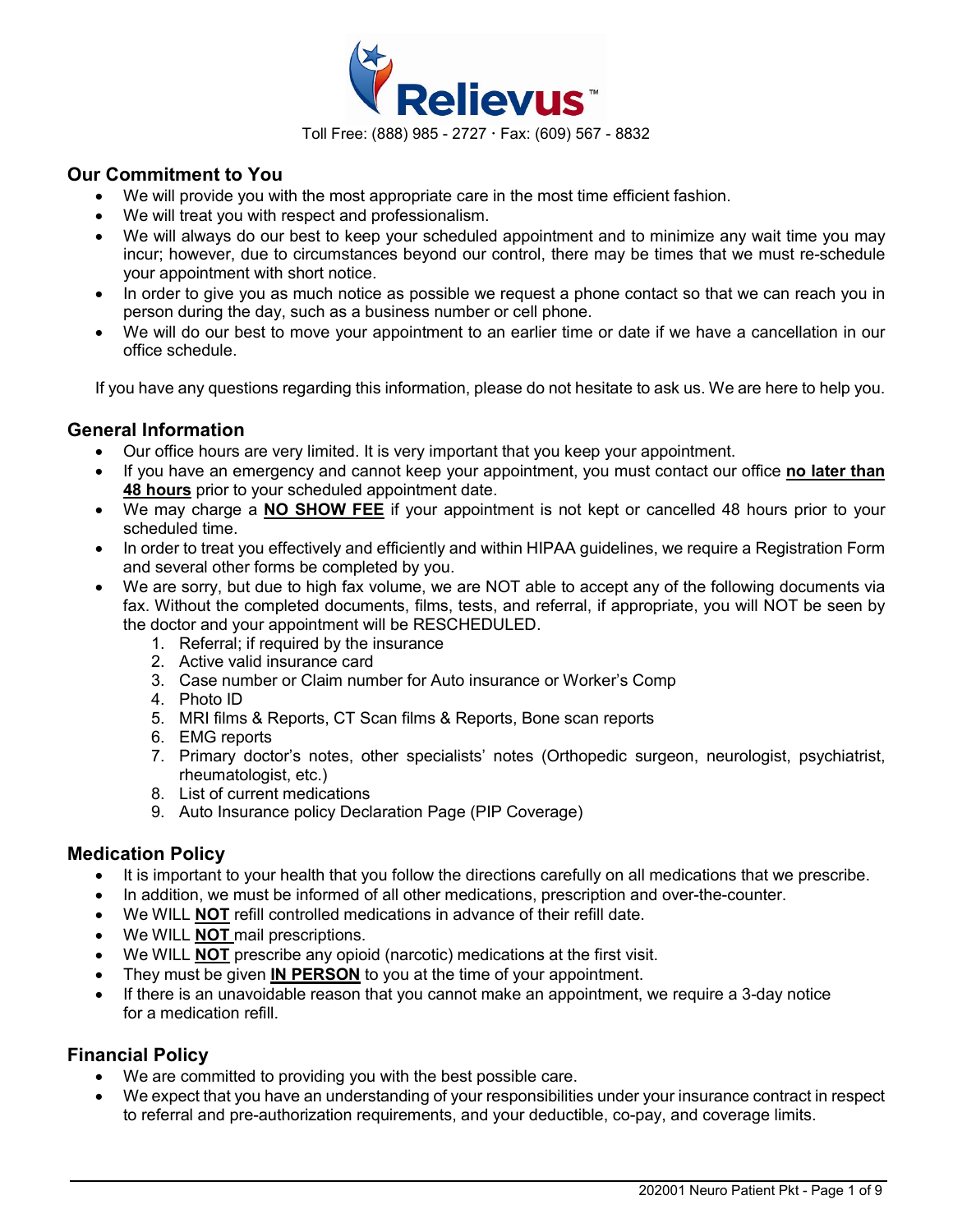- In order to achieve your maximum allowable benefits, we need your assistance and your understanding of our payment policy.
- Payment is due in full at time of service, unless you have made payment arrangements in advance with our business office.
- If you have insurance coverage with one of the plans we participate with, we will bill your insurance company along the guidelines of our contract; however, we require that **ALL COPAYS OR DEDUCTIBLES be paid at the time of service.**
- If you have an insurance with which we do not participate, we ask that payment be made at the time services are rendered and your insurance company will reimburse any amount due to you directly.
- Returned checks will be subject to **an additional \$35.00 service fee.**
- We will gladly discuss your proposed treatment and answer any questions relating to your insurance. Please realize; however, that your insurance is a contract between you, your employer and the insurance company. We are not a party to that contract.
- While filing of insurance claims is a courtesy we extend to our patients, all charges are the responsibility of the patient from the date the services are rendered.
- You will be required to show a copy of your insurance card at the time of service.
- If you do not have your insurance information or we are unable to verify your coverage, you will be required to pay for the services rendered to you that day.
- If your insurance coverage terminates or changes, you are responsible for notifying us of this change immediately so that we can assist you in receiving your maximum reimbursement.

## **Missed Appointments**

- Please help us serve you better by keeping scheduled appointments.
- **Unless cancelled at least 48 hours in advance,** our policy is to charge a **NO SHOW FEE** for missed office appointments.
- **Missed appointments for procedures performed at surgery centers will incur a fee of \$100. This includes not following instructions; stopping of medications, food/drink restrictions and having a driver.**

**I HAVE READ the Financial Policy. I UNDERSTAND and AGREE to this Financial Policy. I GUARANTEE payment of all charges incurred for the account. I hereby assign benefits to RELIEVUS for all claims submitted to my insurance on my behalf. I further agree to pay any attorney's fee, court cost and related collection fees incurred.**

Patient Print Name **Patient Signature** Patient Signature **Date** Date

Responsible Party Print Name (if not patient) Responsible Party Signature (if not patient) Date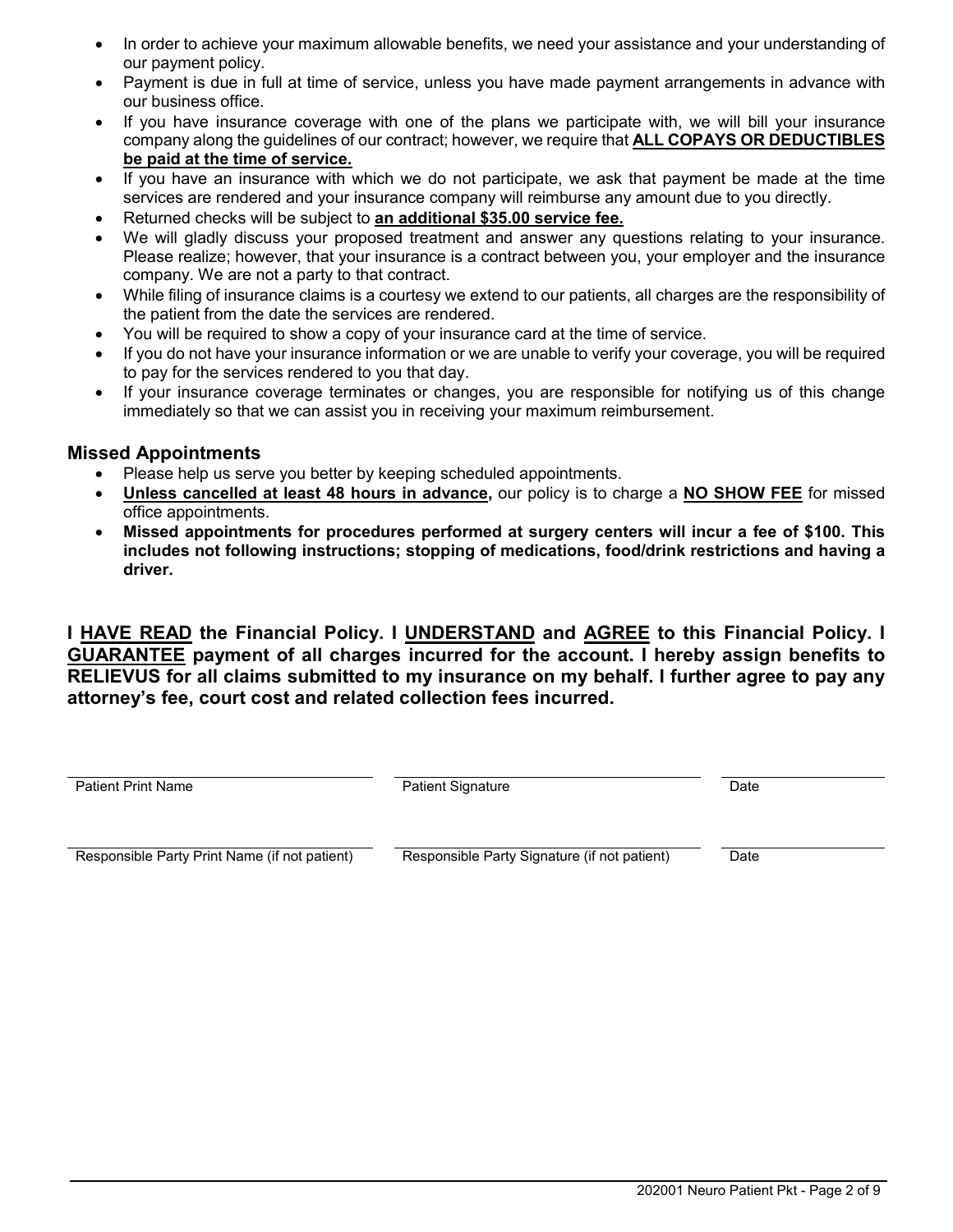

### **Important Note Regarding After Hours/Weekend Services**

**Relievus** provides care for chronic problems. As such, our patients are not expected to require urgent care or immediate contact with this practice after hours. If you have an urgent medical problem after regular business hours (8AM to 5PM Monday through Friday) or over the weekend, please do one of the following:

- Contact your primary care physician
- Go to an urgent care center
- Go to the emergency department of the nearest hospital

It is permissible that you obtain medications from these physicians for any acute pain or new injury that you have.

It is your responsibility to contact us within the next two business days to inform us of any changes, additions, or deletions made to your narcotic regimen. All non-narcotic changes should be reported at your next office visit.

Thank you in advance.

By signing below, you agree that you have read the above notice regarding after hours/weekend services and that you understand your responsibilities.

Patient Name **Date Contains Container Containers** Patient Signature Date Date Date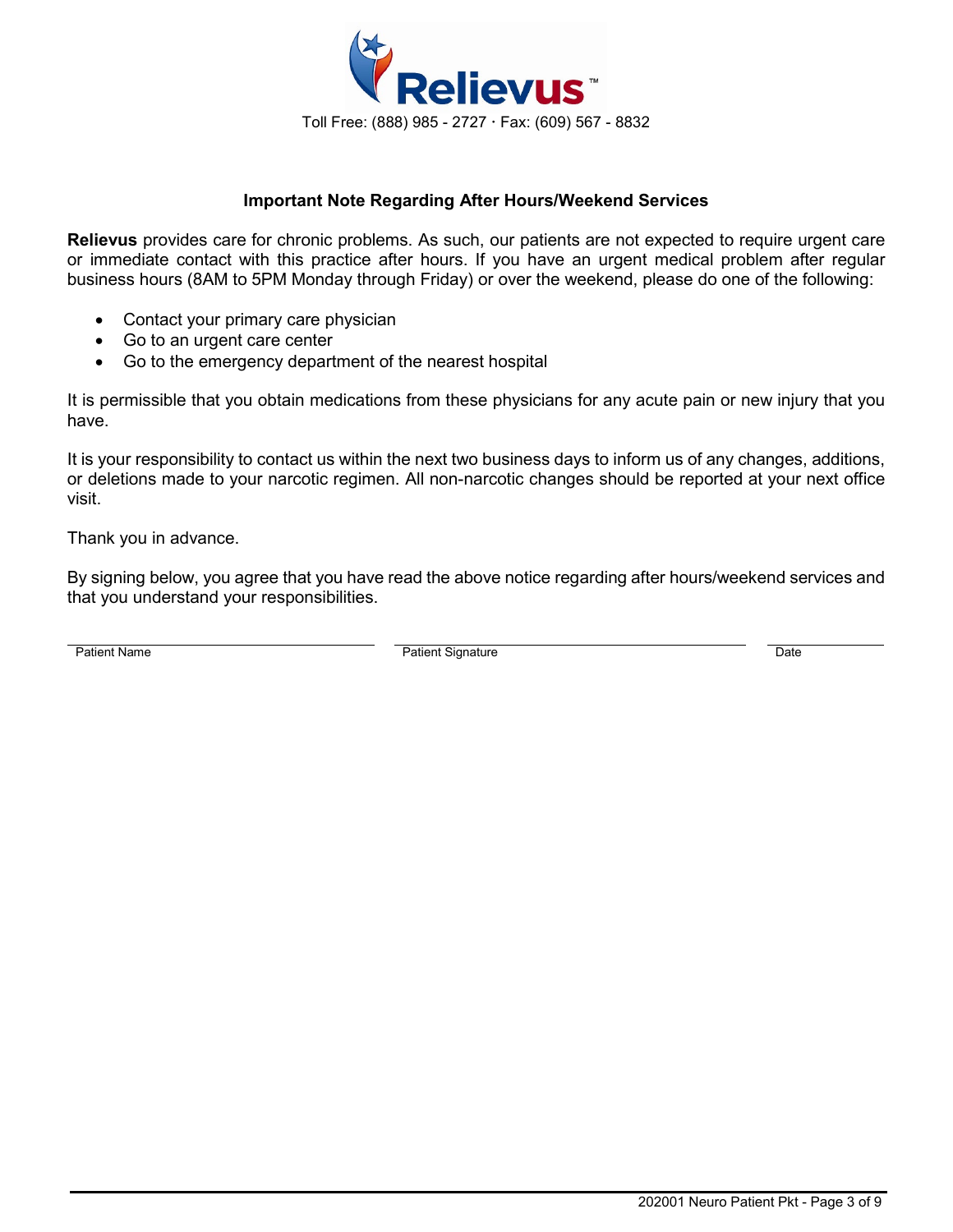

Toll Free: (888) 985 - 2727 Fax: (609) 567 - 8832

## **Patient Information**

|                  |  |                                                                                                                                                                                                                 | $Sex: \Box M \Box F$ |  |
|------------------|--|-----------------------------------------------------------------------------------------------------------------------------------------------------------------------------------------------------------------|----------------------|--|
|                  |  | If patient is a minor, name of parent or guardian accompanying patient: ____________________________                                                                                                            |                      |  |
|                  |  |                                                                                                                                                                                                                 |                      |  |
|                  |  |                                                                                                                                                                                                                 |                      |  |
|                  |  |                                                                                                                                                                                                                 |                      |  |
|                  |  |                                                                                                                                                                                                                 |                      |  |
|                  |  |                                                                                                                                                                                                                 |                      |  |
|                  |  |                                                                                                                                                                                                                 |                      |  |
|                  |  |                                                                                                                                                                                                                 |                      |  |
| <b>INSURANCE</b> |  |                                                                                                                                                                                                                 |                      |  |
|                  |  | Date of Accident (if applicable): ___________________Type of Accident: _____________________________<br>Please briefly describe the accident. If necessary, you may use the back of this page. Please also note |                      |  |
|                  |  |                                                                                                                                                                                                                 |                      |  |
|                  |  |                                                                                                                                                                                                                 |                      |  |
|                  |  |                                                                                                                                                                                                                 |                      |  |
|                  |  |                                                                                                                                                                                                                 |                      |  |
|                  |  |                                                                                                                                                                                                                 |                      |  |
|                  |  |                                                                                                                                                                                                                 |                      |  |
|                  |  |                                                                                                                                                                                                                 |                      |  |
|                  |  |                                                                                                                                                                                                                 |                      |  |
|                  |  |                                                                                                                                                                                                                 |                      |  |
|                  |  |                                                                                                                                                                                                                 |                      |  |
|                  |  |                                                                                                                                                                                                                 |                      |  |
|                  |  |                                                                                                                                                                                                                 |                      |  |
|                  |  |                                                                                                                                                                                                                 |                      |  |
|                  |  |                                                                                                                                                                                                                 |                      |  |
|                  |  |                                                                                                                                                                                                                 |                      |  |
|                  |  |                                                                                                                                                                                                                 |                      |  |
|                  |  |                                                                                                                                                                                                                 |                      |  |
|                  |  |                                                                                                                                                                                                                 |                      |  |
|                  |  |                                                                                                                                                                                                                 |                      |  |
|                  |  | Are we authorized to release your medical information to the listed Emergency Contact? $\Box$ Yes $\Box$ No                                                                                                     |                      |  |
|                  |  |                                                                                                                                                                                                                 |                      |  |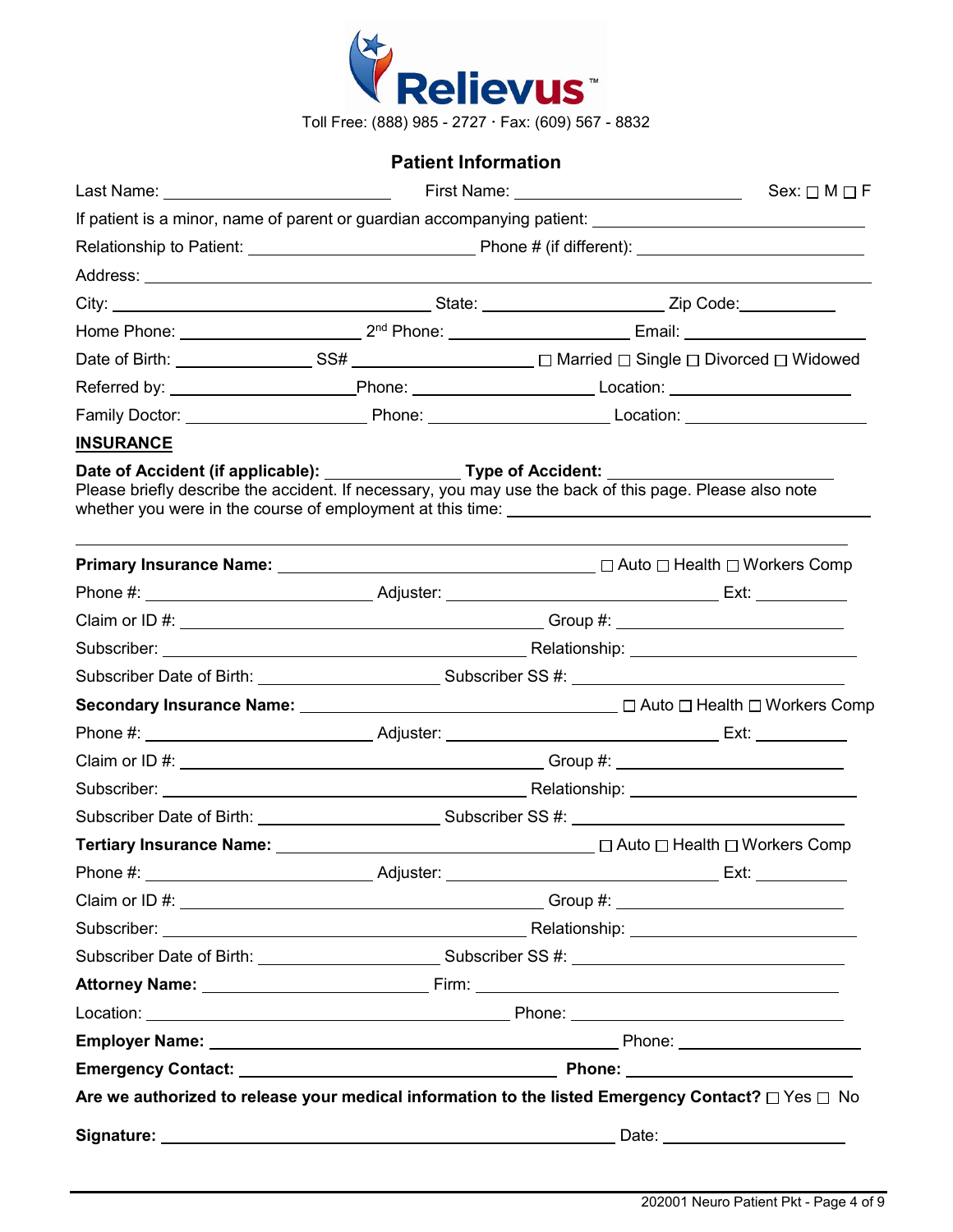

|                                                                        |                                                                                                                                                                                      | <b>HEALTH QUESTIONNAIRE</b> |                |               |  |                |
|------------------------------------------------------------------------|--------------------------------------------------------------------------------------------------------------------------------------------------------------------------------------|-----------------------------|----------------|---------------|--|----------------|
|                                                                        | <b>MEDICAL COMPLAINTS FOR TODAY'S VISIT:</b>                                                                                                                                         |                             |                |               |  |                |
|                                                                        |                                                                                                                                                                                      |                             |                |               |  |                |
| <b>PAST MEDICAL HISTORY:</b>                                           |                                                                                                                                                                                      |                             |                |               |  |                |
|                                                                        | □ Diabetes □ High Blood Pressure □ Asthma                                                                                                                                            |                             | $\Box$ Thyroid | Disease       |  | □ Lung Disease |
|                                                                        |                                                                                                                                                                                      |                             |                |               |  |                |
| <b>PAST SURGERIES:</b>                                                 |                                                                                                                                                                                      |                             |                |               |  |                |
|                                                                        | □ Tonsils □ Appendix □ Gall Bladder □ Tubal Ligation □ Hysterectomy □ Back Surgery<br>□ Neck Surgery □ Carpal Tunnel Release □ Hernia Repair □ Heart Surgery<br>$\Box$ Other: $\Box$ |                             |                |               |  |                |
| <b>MEDICATIONS (Please List):</b>                                      |                                                                                                                                                                                      |                             |                |               |  |                |
| <b>DRUG ALLERGIES:</b>                                                 | Are you allergic to any medications? $\Box$ Yes $\Box$ No                                                                                                                            |                             |                |               |  |                |
| If yes, list all:                                                      |                                                                                                                                                                                      |                             |                |               |  |                |
|                                                                        |                                                                                                                                                                                      |                             |                |               |  |                |
| <b>DIAGNOSTIC STUDIES:</b>                                             |                                                                                                                                                                                      |                             |                |               |  |                |
|                                                                        | Have you had any X-Rays, MRIs, Cat Scans, Bone Scans, EEGs, EMG/NVCs (nerve test), Lab work?                                                                                         |                             |                |               |  |                |
| $\Box$ Yes $\Box$ No                                                   | If yes, please list all tests completed and where they were done:                                                                                                                    |                             |                |               |  |                |
|                                                                        |                                                                                                                                                                                      |                             |                |               |  |                |
|                                                                        |                                                                                                                                                                                      |                             |                |               |  |                |
| <b>SOCIAL HISTORY:</b><br>Do you smoke?<br>Do you drink alcohol? □ Yes | How much?<br>$\Box$ No<br>$\Box$ Yes<br>How much?<br>$\square$ No                                                                                                                    |                             |                | packs per day |  |                |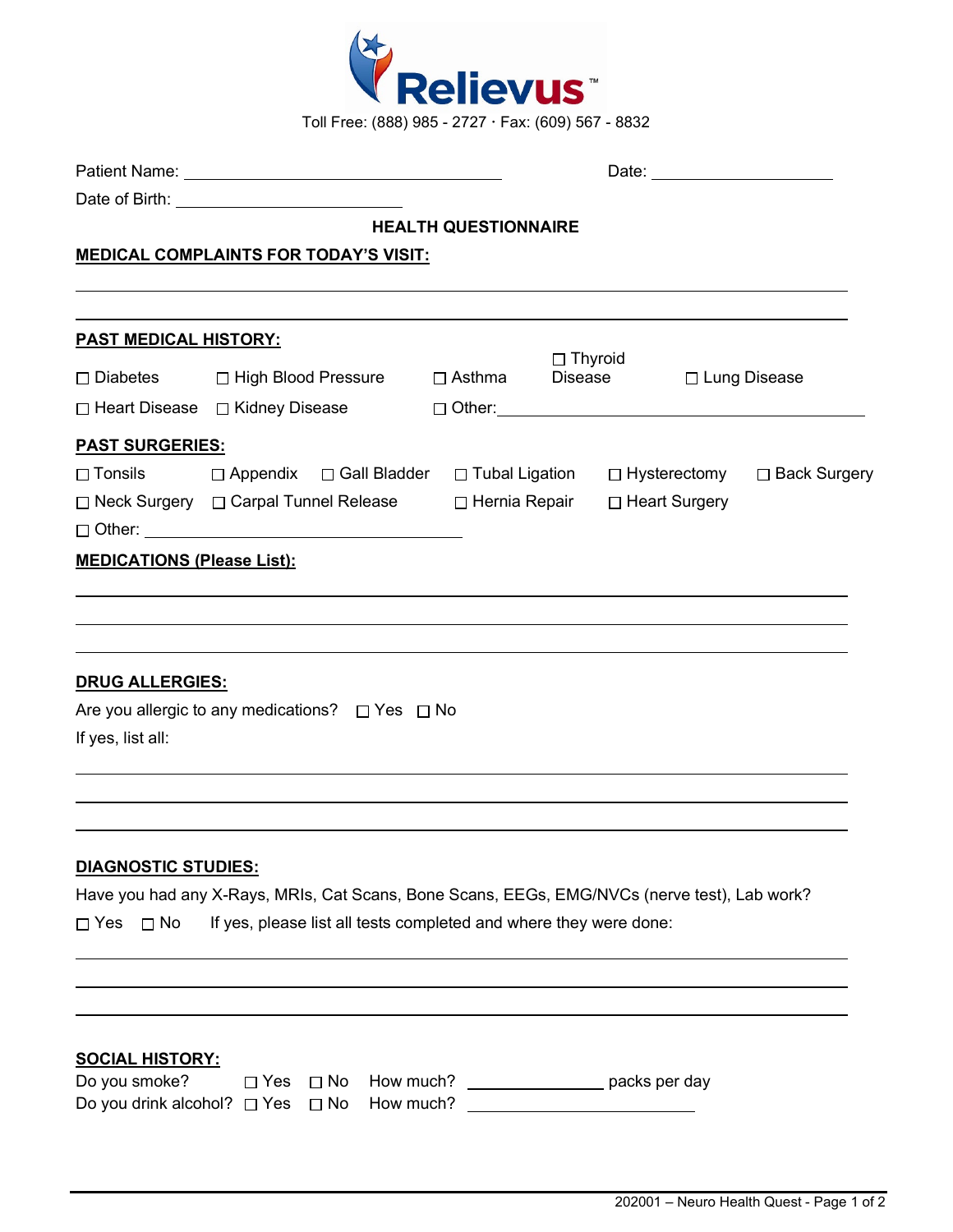## **FAMILY HISTORY:**

| $\Box$ Diabetes               | $\Box$ High Blood Pressure<br>□ Alcohol/Drug Addiction |                                   |                              | □ Cardiac Disease<br>$\Box$ Cancer – Type: $\Box$ |                        |                       |                           |
|-------------------------------|--------------------------------------------------------|-----------------------------------|------------------------------|---------------------------------------------------|------------------------|-----------------------|---------------------------|
| $\Box$ Adopted                |                                                        |                                   |                              |                                                   |                        |                       |                           |
| <b>REVIEW OF SYSTEMS</b>      |                                                        |                                   |                              |                                                   |                        |                       |                           |
|                               |                                                        | Do you have any of the following? |                              |                                                   |                        |                       |                           |
| General:                      |                                                        | □ Weight Loss/Gain                | $\Box$ Fatigue               |                                                   | □ Sleep Dysfunction    |                       |                           |
| Head:                         |                                                        | $\Box$ Headaches                  | $\Box$ Dizziness             |                                                   | $\Box$ Confusion       |                       |                           |
| Skin:                         |                                                        | $\Box$ Rash                       | □ Color Changes              |                                                   | □ Abnormal Hair Growth |                       | □ Nail Changes            |
| Ears:                         |                                                        | □ Decreased Hearing               | $\Box$ Right                 |                                                   | $\Box$ Left            |                       |                           |
|                               |                                                        | $\Box$ Pain in Ears               | $\Box$ Right                 |                                                   | $\Box$ Left            |                       |                           |
|                               |                                                        | $\Box$ Ringing in Ears            | $\Box$ Right                 |                                                   | $\Box$ Left            |                       |                           |
|                               |                                                        | □ Blood or Drainage               | $\Box$ Right                 |                                                   | $\Box$ Left            |                       |                           |
| Eyes:                         |                                                        | □ Decreased Vision                | $\Box$ Right                 |                                                   | $\Box$ Left            |                       |                           |
|                               |                                                        | □ Double Vision                   | $\Box$ Right                 |                                                   | $\Box$ Left            |                       |                           |
|                               |                                                        | $\Box$ Pain                       | $\Box$ Right                 |                                                   | $\Box$ Left            |                       |                           |
|                               |                                                        | $\Box$ Redness                    | $\Box$ Right                 |                                                   | $\Box$ Left            |                       |                           |
|                               |                                                        | □ History of Glaucoma             | $\Box$ Right                 |                                                   | $\Box$ Left            |                       |                           |
|                               |                                                        |                                   |                              |                                                   |                        |                       |                           |
| Respiratory:                  |                                                        | $\Box$ Cough                      | $\Box$ Difficulty Breathings |                                                   |                        | $\Box$ Pain over Ribs |                           |
|                               |                                                        |                                   |                              |                                                   |                        |                       |                           |
| Cardiac:<br>$\Box$ Chest Pain |                                                        | $\Box$ Palpitations               |                              |                                                   |                        |                       |                           |
|                               |                                                        |                                   |                              |                                                   |                        |                       |                           |
| Gastrointestinal:             |                                                        | $\Box$ Nausea                     | □ Difficulty Swallowing      |                                                   | $\Box$ Bleeding        |                       | $\Box$ Fecal Incontinence |
| Genitourinary:                |                                                        | $\Box$ Blood in Urine             | $\Box$ Frequency             |                                                   | $\Box$ Burning         | $\Box$ Incontinence   |                           |
| <b>Patient Signature:</b>     |                                                        |                                   |                              |                                                   |                        | Date:                 |                           |
| <b>Physician Signature:</b>   |                                                        |                                   |                              | Date:                                             |                        |                       |                           |
|                               |                                                        |                                   |                              |                                                   |                        |                       |                           |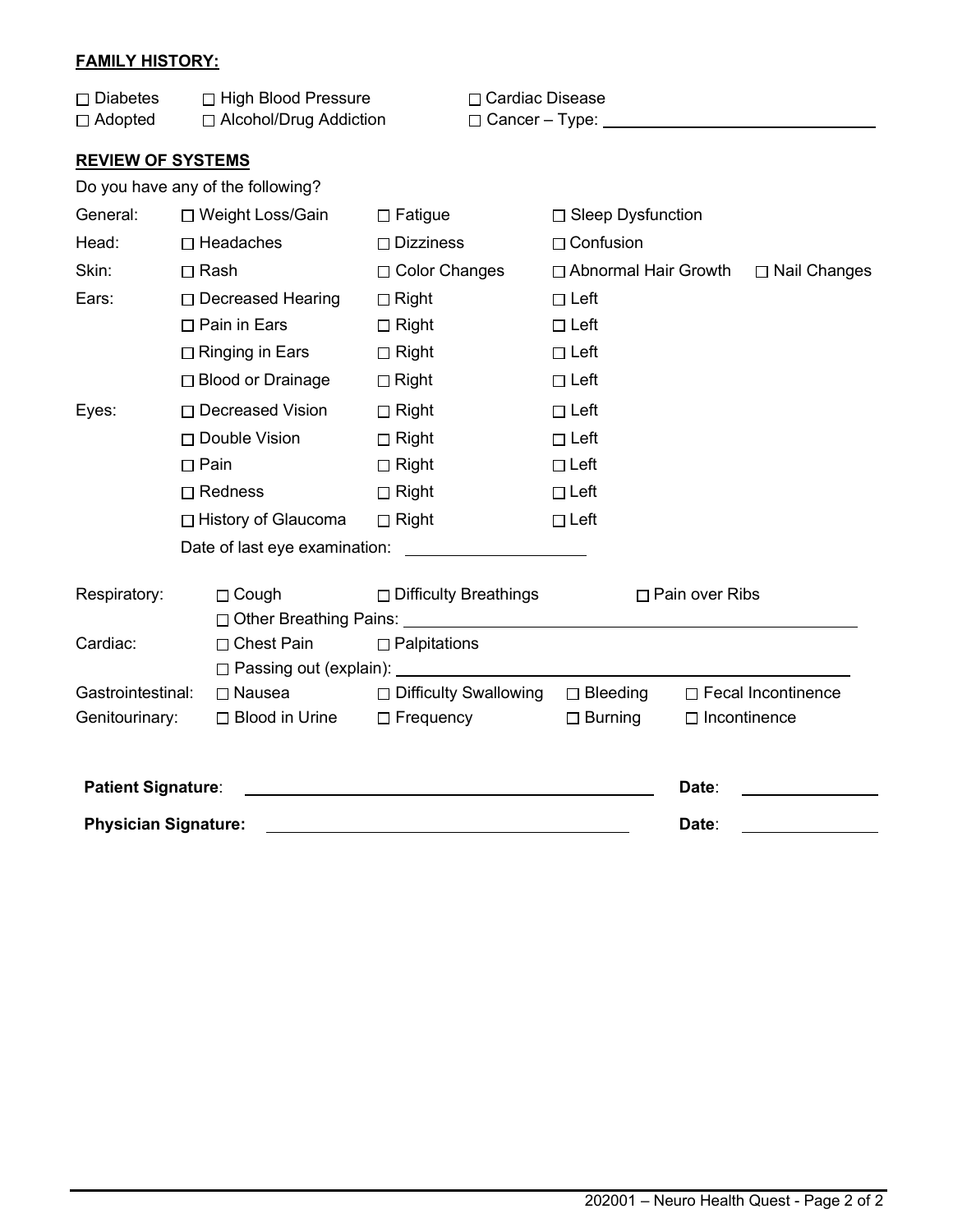

## **Authorization and Consent**

I request that payment of authorized Medicare Benefits be made on my behalf to **Relievus** for any services furnished me by **Relievus.** I authorize any holder of medical information about me to release to the Health Care Financing Administration and its agents or any information needed to determine these benefits or the benefits payable to related services. I permit a copy of this authorization to be used in place of the original and request payment of medical insurance benefits to myself or to the party who accepts assignment.

I request that payment of authorized Medigap Benefits be made on my behalf to **Relievus** for any services furnished to me by **Relievus.** I authorize any holder of medical information about me to release to my insurance carrier or any information needed to determine the benefits payable for related services.

**AUTHORIZATION** to release information and payment request. I certify that the service(s) covered by this claim have been received and I request that payment for these services be made on my behalf. I authorize any holder of medical or other information about me to release to the Division of Medical Assistance and Health Services or its authorized agents any information needed for this or a related claim.

**ASSIGNMENT OF INSURANCE BENEFITS**: I irrevocably assign all payments to **Relievus** for medical insurance benefits including any Major Medical Benefits otherwise payable to me under the terms of my policy but not to exceed the balance due to **Relievus** for services performed during this period of treatment. In making this assignment, I understand and agree that I am financially responsible to the above party for charges not paid under this insurance policy. I permit a copy of this authorization to be used in place of the original.

**RELEASE OF INFORMATION**: **Relievus** may disclose any or all parts of the clinical record to me, my insurance company(s) or employer(s) for purposes of satisfying charges billed by **Relievus**. I further understand that it may be necessary for **Relievus** to contact my past or present employer(s) in regards to this claim. This authorization does not cover 3rd party liability claims.

**GUARANTEE OF ACCOUNT**: **Relievus,** for and in consideration of services rendered by **Relievus** to the below named patient, the undersigned (jointly and severally, if more than one) guarantees payment of all charges incurred for said patient in accordance with the policy of payment of such bills. There will also be added 35% collection and reasonable attorney fee if your account goes to a collection agency.

#### **THE UNDERSIGNED CERTIFIES THAT EACH HAS READ AND UNDERSTANDS THE ABOVE TERMS AND CONDITIONS.**

Patient/Legal Representative Name Patient/Legal Representative Signature Date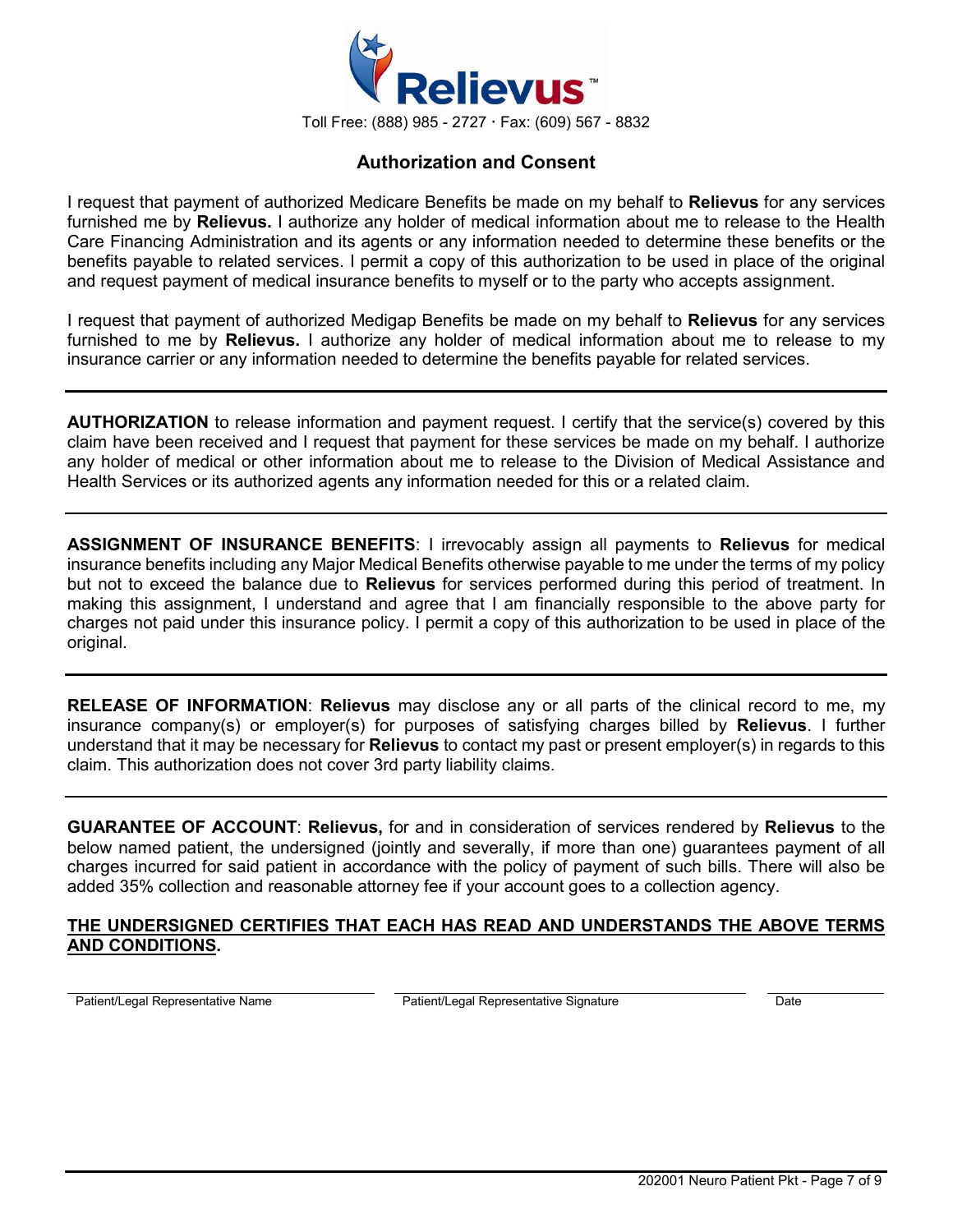

# **Authorization for Release of Information**

|                                                                                                                                                                                                                                                                                                                                                                                                                                                                                                                                                                                                                                                                                                                | Date: ________________________                                                                                                        |  |  |  |
|----------------------------------------------------------------------------------------------------------------------------------------------------------------------------------------------------------------------------------------------------------------------------------------------------------------------------------------------------------------------------------------------------------------------------------------------------------------------------------------------------------------------------------------------------------------------------------------------------------------------------------------------------------------------------------------------------------------|---------------------------------------------------------------------------------------------------------------------------------------|--|--|--|
| Relievus is authorized to release protected health information about the above-named patient to the entities named<br>below. The purpose is to inform the patient or others in keeping with the patient's instructions.                                                                                                                                                                                                                                                                                                                                                                                                                                                                                        |                                                                                                                                       |  |  |  |
| <b>Entity to Receive Information</b><br>Check each person/entity below that you approve to<br>receive information.                                                                                                                                                                                                                                                                                                                                                                                                                                                                                                                                                                                             | Description of Information to be Release<br>Check each item below that can be given to the<br>person/entity as indicated on the left. |  |  |  |
| $\Box$ Voicemail                                                                                                                                                                                                                                                                                                                                                                                                                                                                                                                                                                                                                                                                                               | <b>Results of Lab tests/x-rays</b>                                                                                                    |  |  |  |
| Spouse (Provide Name & Phone Number)                                                                                                                                                                                                                                                                                                                                                                                                                                                                                                                                                                                                                                                                           | $\Box$ Financial<br>Medical as follows: Network of Medical as follows:                                                                |  |  |  |
| Parent (Provide Name & Phone Number)                                                                                                                                                                                                                                                                                                                                                                                                                                                                                                                                                                                                                                                                           | <b>Financial</b><br>Medical as follows: Network and Second Medical as follows:                                                        |  |  |  |
| □ Other (Provide Name & Phone Number)                                                                                                                                                                                                                                                                                                                                                                                                                                                                                                                                                                                                                                                                          | $\Box$ Financial                                                                                                                      |  |  |  |
| <b>Patient Information</b><br>I understand that I have the right to revoke this authorization at any time and that I have the right to inspect or copy<br>the protected health information to be disclosed as described in this document. I understand that a revocation is not<br>effective in cases where the information has already been disclosed, but will be effective going forward.<br>I understand that information used or disclosed as a result of this arbitration may be subject to redisclosure by the<br>recipient and may no longer be protected by federal or state law.<br>I understand that I have the right to refuse this authorization and that my treatment will not be conditioned on |                                                                                                                                       |  |  |  |
| signing. This authorization shall be in effect until revoked by the patient.                                                                                                                                                                                                                                                                                                                                                                                                                                                                                                                                                                                                                                   |                                                                                                                                       |  |  |  |

Patient/Legal Representative Name **Patient/Legal Representative Signature** Patient/Legal Representative Signature